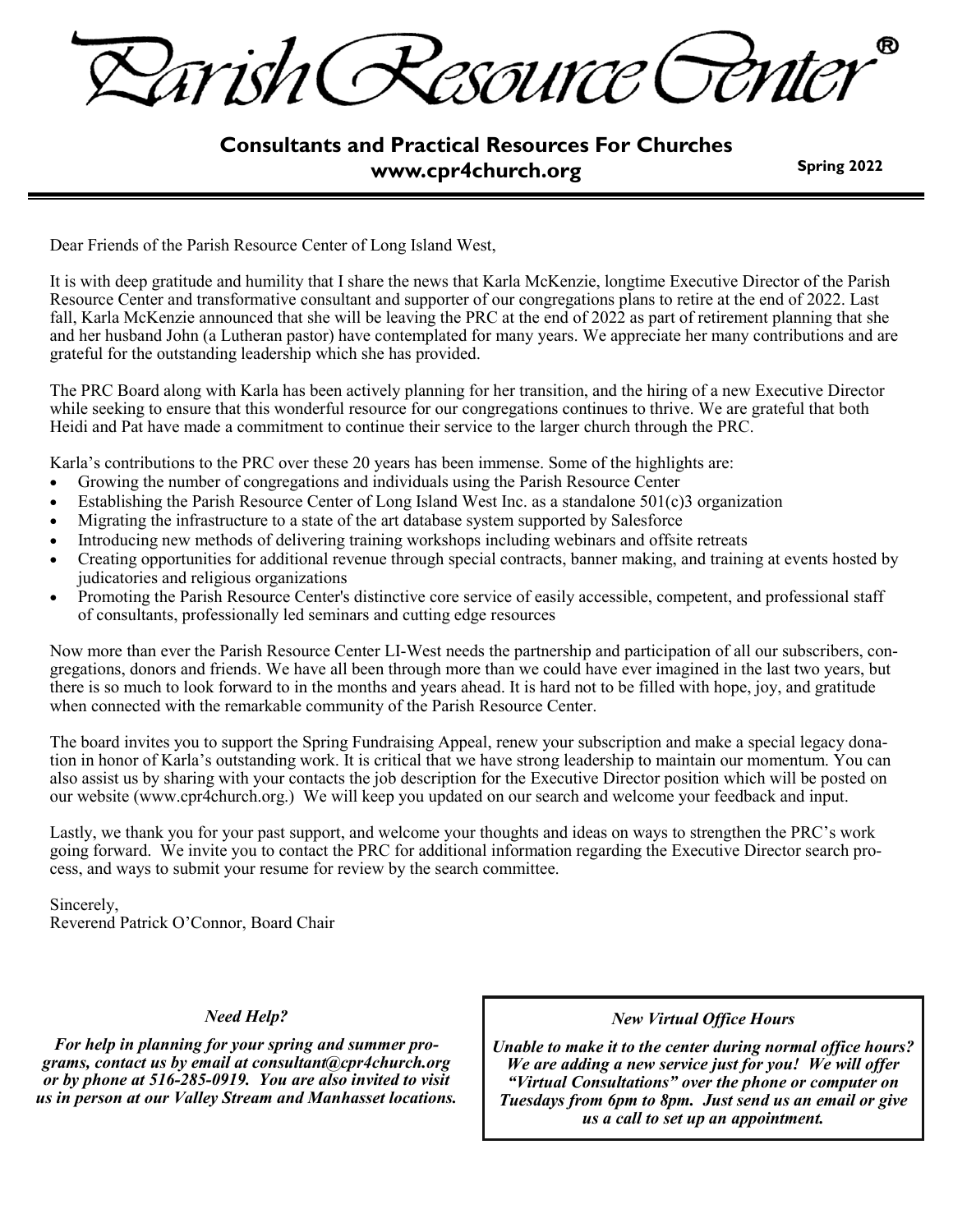## **Saturday, May 14 from 10am to 2:30pm**

**Wilderness Journey: A Retreat for Congregational Leaders During a Time of Transition** What happens to clergy when they think about leaving their long-tenured clergy position to enter into the next stage (whatever that might be)? Relief? Doubt? Regret? Enthusiasm? New energy? Confusion… and maybe some of all of the above. How do they manage their emotions, plot their course, and enter into the "new" steadily and with faith, and so they don't take others along on a roller coaster ride with them?!

And what occurs in a parish when its pastor departs? Yes, you guessed it: Relief! Doubt! Regret! New found enthusiasm and energy, coupled with confusion. How do the congregation's leaders guide with a sure hand steadily into the future when the "leadership vacuum" hits home? How do leaders respond when members complain about uncertainty, or want a quick fix" for everything they think is wrong with their church? Or when differing visions of the church's mission emerge and proponents demand a hearing?

Transition time is like entering into the wilderness, where we don't quite know what will happen. This half day workshop/mini retreat invites participants to travel along in their imagination with the ancient Israelites as they entered the wilderness after being liberated from slavery in Egypt. But what would this new life of liberation look like? We'll try to learn from their experience and take away some sure guideposts for our journeys.

**Our retreat leader:** Rev. Dr. Noel D. Vanek serves as pastor of The Community Church of the Pelhams United Church of Christ, and before that served for 21.5 years as senior Pastor of the Church in the Gardens in Forest Hills. He is a trained interim minister from the Interim Ministry Network. Rev. Vanek has experience in the areas

of district wide search and call for the United Church of Christ, leadership training for laity, and has led many spiritual retreats

This event will include lunch provided by the PRC.

Cost: \$20/person for subscribers or \$50/group of 3 or more. Limit of 4 per congregation.

\$35/person for non-subscribers or \$75/group of 3 or more. Limit of 4 per congregation.

**4 easy ways to register for workshops and events or ask a question online through our website at www.cpr4church.org by mail using the form below by e-mail consultant@cpr4church.org**

|                                                                                                                                                                                                                                |                   | Registration Deadline is one week prior to the event unless specified otherwise. |                  |
|--------------------------------------------------------------------------------------------------------------------------------------------------------------------------------------------------------------------------------|-------------------|----------------------------------------------------------------------------------|------------------|
| # Attending                                                                                                                                                                                                                    | <b>Subscriber</b> | <b>Non-Subscriber</b>                                                            | <b>Total Due</b> |
| Secretary Appreciation Luncheon (4/27)                                                                                                                                                                                         | Free Event        |                                                                                  | \$ No Charge     |
| Clergy Transitions Retreat (5/14)                                                                                                                                                                                              | \$20/person       | \$35/person                                                                      |                  |
| Make and Take Banner (5/21)                                                                                                                                                                                                    | \$20/person       | \$30/person                                                                      | $\mathbb{S}$     |
| The BIG VBS and Summer Resource Give Away<br>(Between $6/4$ and $6/11$ )                                                                                                                                                       | Free Event        |                                                                                  | \$ No Charge     |
|                                                                                                                                                                                                                                |                   |                                                                                  |                  |
|                                                                                                                                                                                                                                |                   |                                                                                  |                  |
| City, State, Zip:                                                                                                                                                                                                              |                   |                                                                                  |                  |
| Congregation / Location: New York 1997 and 2008 and 2008 and 2008 and 2008 and 2008 and 2008 and 2008 and 2008 and 2008 and 2008 and 2008 and 2008 and 2008 and 2008 and 2008 and 2008 and 2008 and 2008 and 2008 and 2008 and |                   |                                                                                  |                  |



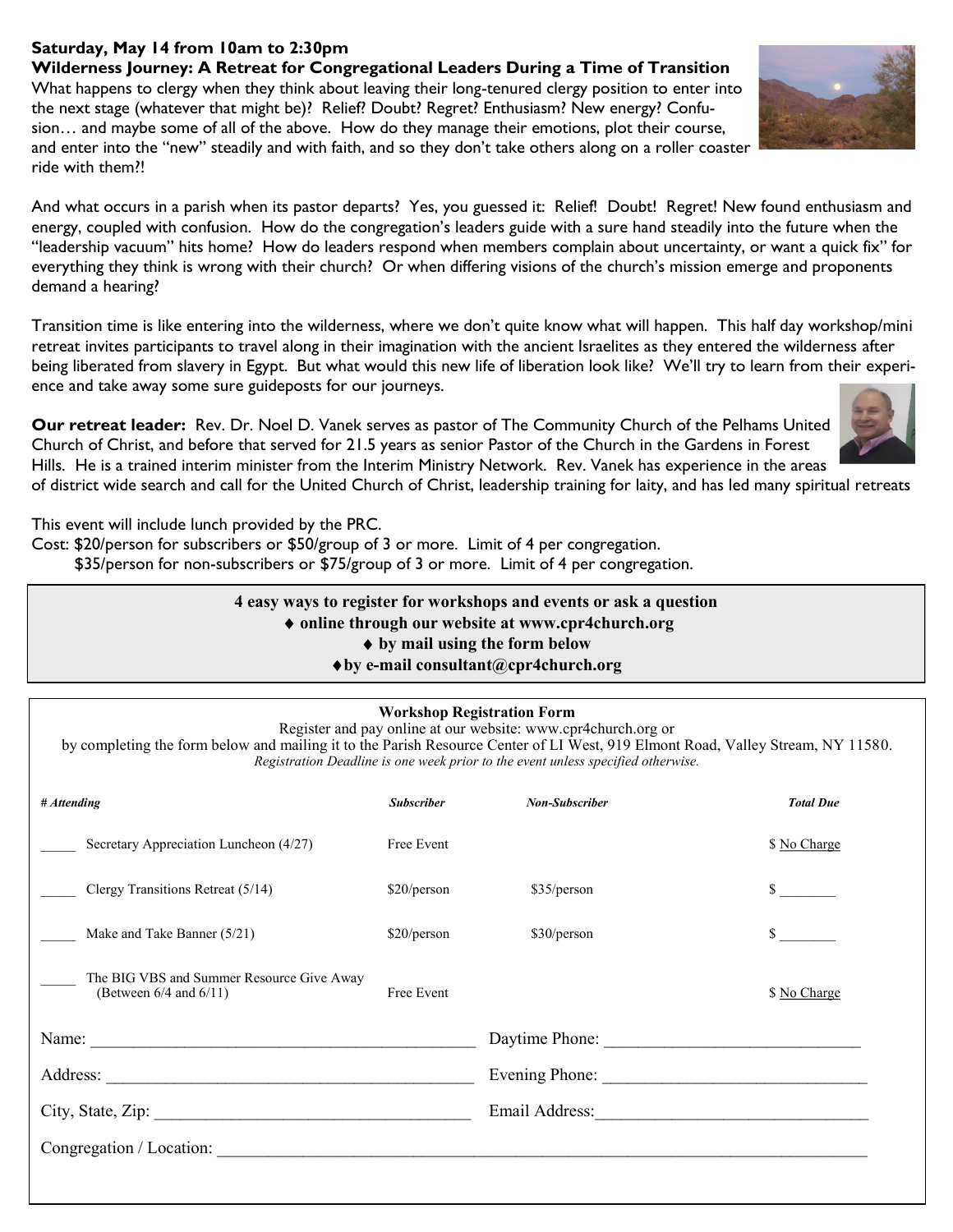## **Upcoming Events Register for these events at www.cpr4church.org or by calling us at 516-285-0919**

**The following events are made possible through generous support from subscribing congregations and their members. We thank them for their support of our ministry.**

# **Annual Secretary Appreciation Luncheon at the Parish Resource Center in Valley Stream Wednesday, April 27 from 11:00 a.m. to 12:30 p.m.**

**Cost: Free event**

Luncheon hosted by the staff of the Parish Resource Center in Valley Stream to thank all congregational secretaries, administrators, and support staff for the work they do to keep congregations running smoothly. This is a free event, but we do request that you register by April 20 to reserve your seat.

**Make and Take Personal Size Banner Workshop Saturday, May 21, 2022 from 10:30am to 12pm Led by Heidi Hofmann Cost: \$20/person for subscribers or \$30/person for non-subscribers.** 



Join in the fun of banner making and leave with a completed personal size banner for your home, your church or as a gift. This workshop is offered to new or experienced banner makers, and will focus on teaching the "PRC Banner Making Method."

**Preregistration is required by May 7 so supplies can be purchased and prepared**. **Please call us at 516-285-0919 before sending payment to ensure that space is still available.**

#### **The BIG VBS and Summer Programming Resource Give Away From Saturday, June 4 through Saturday, June 11 Cost: Free event**

The staff of the PRC is cleaning house, and making prior year Vacation Bible School kits, decorating supplies, and curriculum available free of charge (or for a donation, if you would like to make one). If your congregation is thinking about summer programming, why not take advantage of this offer? PRC staff members will be on hand to work with you to modify kits to fit summer camp, summer Sunday School, weekend camp, intergenerational events, or traditional 5 or 10 day Vacation Bible School. The staff will also work with you to pick a theme and work out all of the details from crafts, to snacks, to music. It is our hope that many congregations will see this as a chance to offer a high quality program at a low cost. Come check it out anytime during our normal business hours.

## **NYS Mandated Sexual Harassment Prevention Training Workshops and Webinars Cost: Free to PRC Subscribers**

New York State legislation requires all employers to train all employees annually on Sexual Harassment Prevention policies and procedures. The new law which took effect in 2019 also

recommends that unpaid volunteers and trustees with oversite responsibilities attend the training. If your church, preschool or other ministries are in need of this training, please contact the Parish Resource Center in Valley Stream. We will work with you to set up a time, location, and method (in person or virtual).

> **4 easy ways to register for workshops and events or ask a question online through our website at www.cpr4church.org by mail using the form on page 2 by e-mail consultant@cpr4church.org by telephone 516-285-0919**